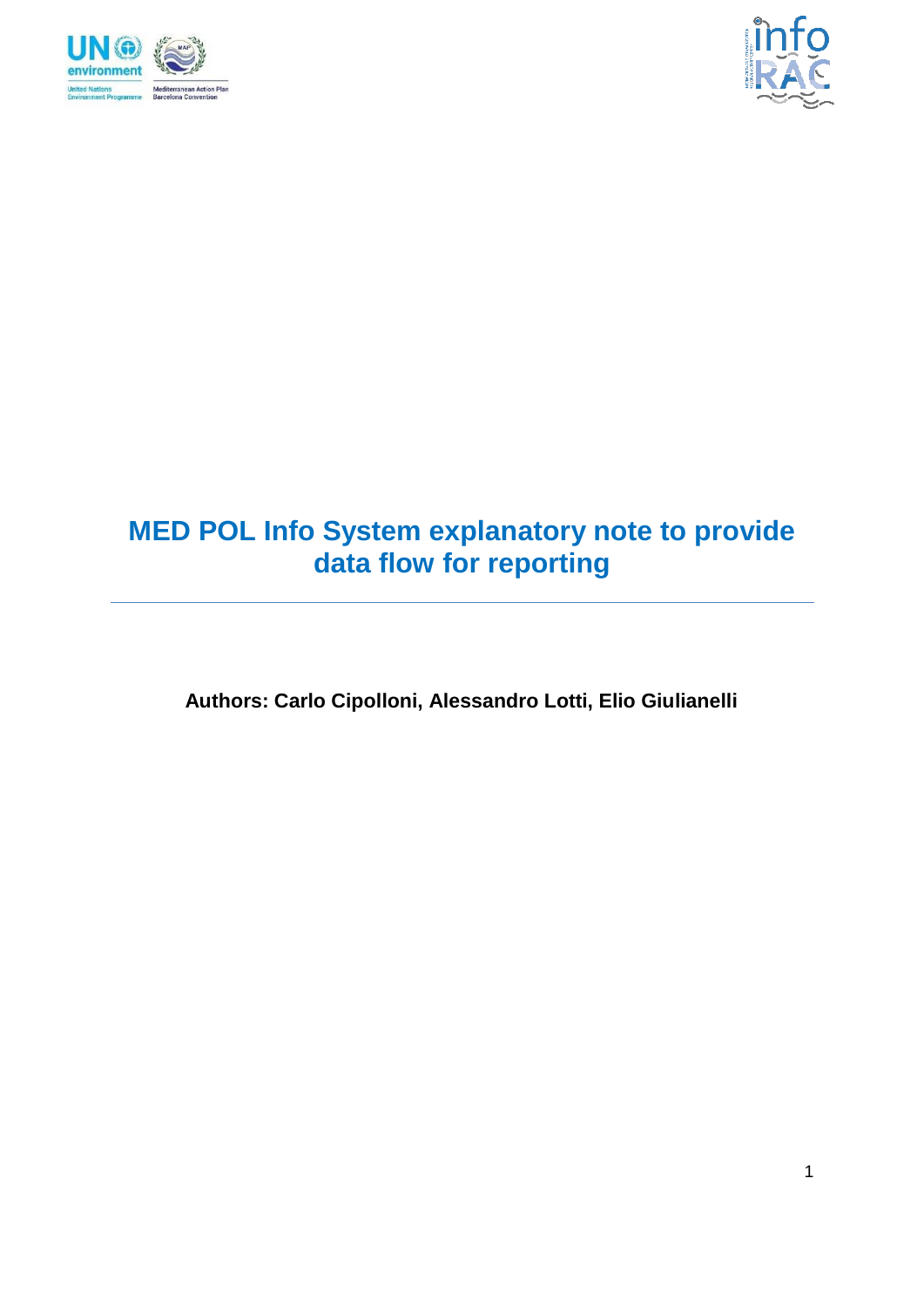### **Index**

| <b>INTRODUCTION</b>                 | $\mathbf{1}$            |
|-------------------------------------|-------------------------|
| <b>LOGIN ACTIONS</b>                | $\mathbf{1}$            |
| <b>REPORT SECTION</b>               | $\mathbf{1}$            |
| CASE 1                              | $\overline{\mathbf{2}}$ |
| <b>CASE 2</b>                       | 3                       |
| CASE <sub>3</sub>                   | 3                       |
| <b>DATA DICTIONARY DESCRIPTION</b>  | $\boldsymbol{4}$        |
| <b>ATMOSPHERIC DRY DEPOSITION</b>   | $\overline{4}$          |
| <b>ATMOSPHERIC WET DEPOSITION</b>   | 5                       |
| <b>BIOTA -ORGANIC CONTAMINANTS</b>  | 6                       |
| <b>BIOTA -TRACE METALS</b>          | $\overline{\mathbf{z}}$ |
| <b>CERTIFIED REFERENCE MATERIAL</b> | 9                       |
| <b>LOADS</b>                        | 10                      |
| <b>SEA WATER</b>                    | 12                      |
| SEDIMENT - ORGANIC CONTAMINANTS     | 14                      |
| <b>SEDIMENT -TRACE METALS</b>       | 15                      |

*INFO/RAC Doc. 1/2019 15/02/2019*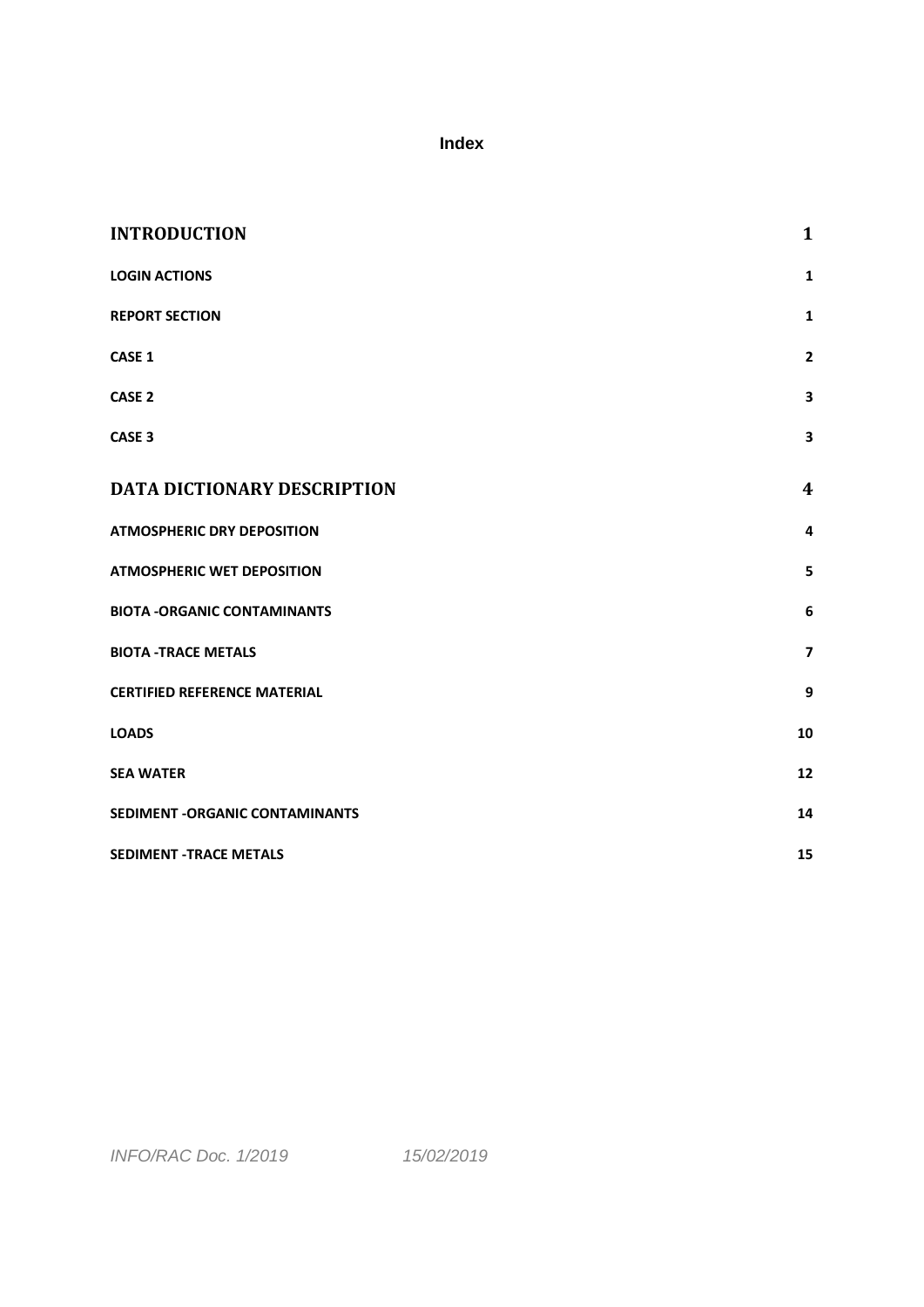#### <span id="page-2-0"></span>**INTRODUCTION**

This manual represents an explanatory note to support the Contracting parties to provide the monitoring data flow for period 2016-2018. The scope is guiding the reporter user in the data upload and to describe how spreadsheets templates should be filled with specific data.

In order to facilitate compilation and procedure for data upload, a short data dictionary description is introduced for each of ten parameters that shall upload. Concerning general functionality and operational concepts of MED POL Info System we assume that the reporter user have already read the documentation on system available in the web page of system itself [\(User Manual for Med POL Info System -](http://193.206.192.122/infomap/medpol/en/documentation/user-manual-for-med-pol-info-system-monitoring-is-intranet/view) Monitoring-IS).

#### <span id="page-2-1"></span>LOGIN ACTIONS

When a user get into the main webpage (figure 1), available at: [http://193.206.192.122/infomap/medpol,](http://193.206.192.122/infomap/medpol) in order to upload the data table related to each parameters required in the monitoring data, he needs to login with relative credential.

#### *Figure 1. MED POL Info System main page.*

#### <span id="page-2-2"></span>REPORT SECTION

Once the user is logged into the system, he can access to "Report" section to generate a new data flow report for a specific year (figure 2), clicking on "Add Report" button. The system will ask to select a reference year and the name of responsible for reporting. After that the system will ask to select which parameter he wants provide (figure 3).

|                                                | $e^{0.0}$      | for the BARCELONA CONVENTION and its Protocols<br>MED POL Info System |                 |                    |  |  |  | <b>UNEI</b> | <b>Mediterranean</b><br>Action Plan |
|------------------------------------------------|----------------|-----------------------------------------------------------------------|-----------------|--------------------|--|--|--|-------------|-------------------------------------|
| Sources Data<br><b>Home</b>                    |                | Monitoring Data Documentation                                         |                 |                    |  |  |  |             | English Français                    |
|                                                |                |                                                                       |                 |                    |  |  |  |             | Carlo Cipolloni                     |
| You are here: Home / Monitoring Data / Reports |                |                                                                       |                 |                    |  |  |  |             |                                     |
| <b>Sources Data</b><br><b>Monitoring Data</b>  |                | <b>Search Reports</b>                                                 |                 |                    |  |  |  |             |                                     |
| <b>Reports</b>                                 | Country        |                                                                       |                 |                    |  |  |  |             |                                     |
| <b>Stations</b>                                | all            | А                                                                     |                 |                    |  |  |  |             |                                     |
| Institutes                                     | Reference year |                                                                       |                 |                    |  |  |  |             |                                     |
|                                                | 2018           |                                                                       |                 |                    |  |  |  |             |                                     |
| <b>Station Map</b>                             |                | Search Export 2Add Report                                             |                 |                    |  |  |  |             |                                     |
| <b>Documentation</b>                           | 1234567        |                                                                       |                 |                    |  |  |  |             |                                     |
|                                                |                |                                                                       |                 |                    |  |  |  |             |                                     |
|                                                | report 10      | Country                                                               | Reference year. | Date of submission |  |  |  |             |                                     |
|                                                | 1              | Albania                                                               | 2001            | 2001-01-31         |  |  |  |             |                                     |
|                                                | 10             | Bosnia Herzegovina 2008                                               |                 | $2008 - 01 - 31$   |  |  |  |             |                                     |
|                                                | 100            | Slovenia                                                              | 2005            | $2005 - 01 - 31$   |  |  |  |             |                                     |
|                                                | 101            | Slovenia                                                              | 2006            | $2006 - 01 - 31$   |  |  |  |             |                                     |
|                                                | 102            | Slovenia                                                              | 2007            | $2007 - 01 - 31$   |  |  |  |             |                                     |
|                                                | 103            | Slovenia                                                              | 2008            | $2008 - 01 - 31$   |  |  |  |             |                                     |
|                                                | 104            | Slovenia                                                              | 2009            | 2009-01-31         |  |  |  |             |                                     |
|                                                | 105            | Slovenia                                                              | 2010            | 2010-01-31         |  |  |  |             |                                     |
|                                                | 106            | Slovenia                                                              | 2011            | 2011-01-31         |  |  |  |             |                                     |
|                                                | 107            | Slovenia                                                              | 2012            | $2012 - 01 - 31$   |  |  |  |             |                                     |
|                                                | 108            | Slovenia                                                              | 2013            | 2013-01-31         |  |  |  |             |                                     |
|                                                | 109            | Smain                                                                 | 2004            | 2004-01-31         |  |  |  |             |                                     |

*Figure 2. New report generation page.*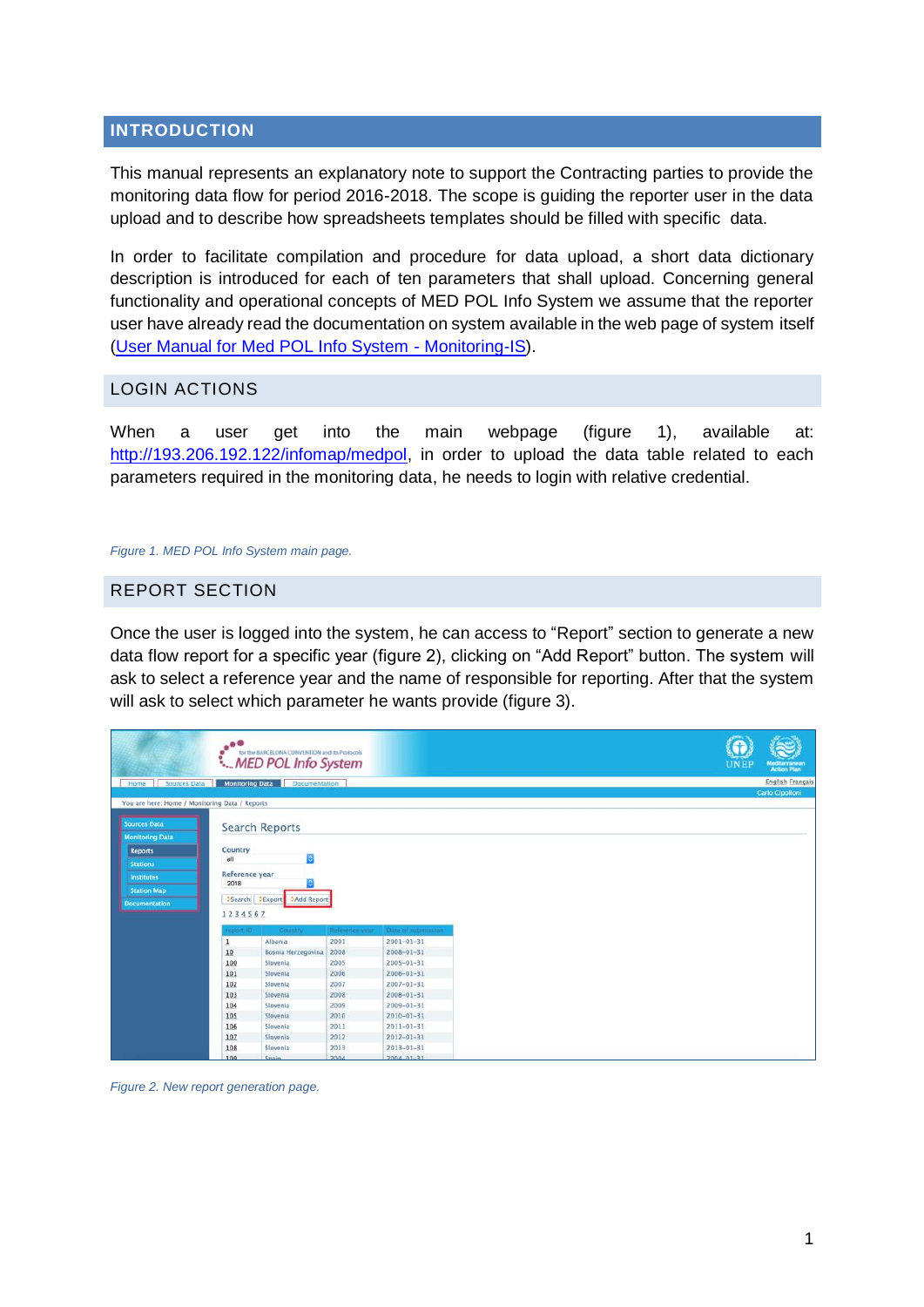

**Figure 3. Reporting parameters to provide.**

After selecting a parameter the system will ask to fill related webform for reporting manually or clicking on import tab to upload a spread-sheets using the CSV template available.

### **WARNING: In order to do not have problems with upload, pay attention to the spreadsheets, following the data dictionary explanation provided with this document.**

Some common errors encountered during uploading actions are listed in order to guide the reporter user to figure them out.

#### <span id="page-3-0"></span>CASE 1

Uploading a data table with some misspelling or wrong data type input (i.e. string instead a number attribute or a data type attribute – figure 4), the system will upload the record and highlighting where the errors are or if there are some mandatory attribute not filled. In this simple case the reporter has to modify manually in order to finalise the data flow submission.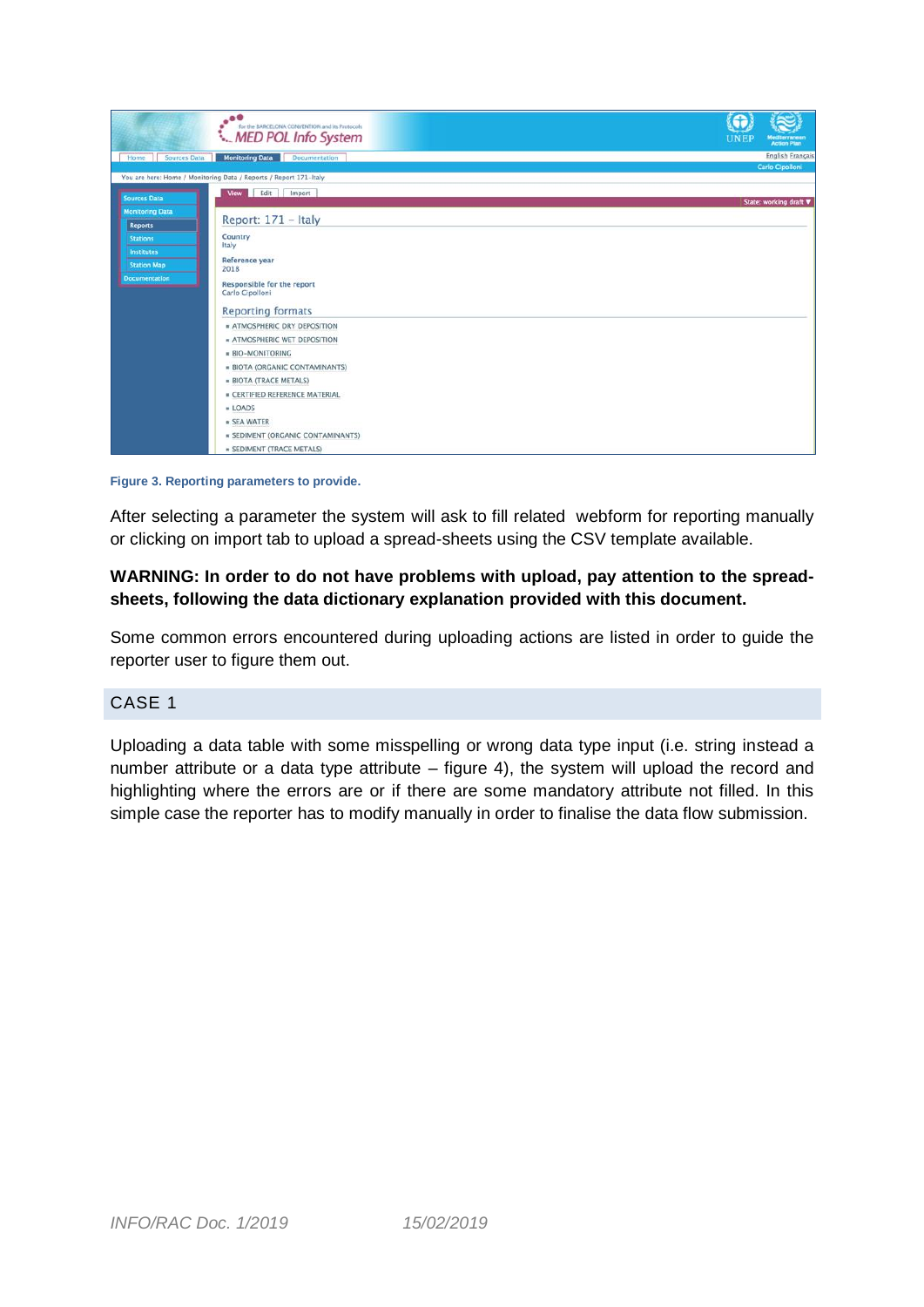| <b>Sources Data</b><br>Home                                                                                                      | $e^{i\theta}$<br>for the BARCELONA CONVENTION and its Protocols<br><b>MED POL Info System</b><br><b>Monitoring Data</b><br><b>Documentation</b>                                                                                                                                                                                                                                 | <b>UNEF</b><br>Mediterranean<br>Action Plan<br><b>English Français</b><br><b>Carlo Cipolloni</b>                                                                                                                                 |
|----------------------------------------------------------------------------------------------------------------------------------|---------------------------------------------------------------------------------------------------------------------------------------------------------------------------------------------------------------------------------------------------------------------------------------------------------------------------------------------------------------------------------|----------------------------------------------------------------------------------------------------------------------------------------------------------------------------------------------------------------------------------|
|                                                                                                                                  | You are here: Home / Monitoring Data / Reports / Report 171-Italy / SEA WATER                                                                                                                                                                                                                                                                                                   |                                                                                                                                                                                                                                  |
| <b>Sources Data</b>                                                                                                              | Edit Import<br><b>View</b>                                                                                                                                                                                                                                                                                                                                                      |                                                                                                                                                                                                                                  |
| <b>Monitoring</b><br>ata<br><b>Reports</b><br><b>Stations</b><br><b>Institutes</b><br><b>Station Map</b><br><b>Documentation</b> | Info Data successfully updated.<br>Import file (CSV) ·<br>Nessun file selezionato.<br>Sfoglia<br>Apply<br>Import<br>There were some of ors.<br>SAMPLE ID.<br>YEAR .<br>STATION .<br>SAMP DATE<br>SAMP TIME<br><b>BOT DEPTH</b><br>Required<br>Required input is<br>input is<br>missing.<br>a<br>$\overline{1}$<br>2008<br>missing.<br>January<br>ű,<br>Alghero<br>Validate data | $PO4-$<br>P_CONC<br>SAMP DEPTH<br>SAM TEMP<br>SAM_SALIN<br>SAM DO<br><b>INST CODE SW</b><br>$(\mu g - A/L)$<br>The system<br>could not<br>process the<br>e<br>0.02<br>11.3<br>12.6<br>No value<br>given value.<br><b>SURFACE</b> |

*Figure 4. Spread-sheets upload with some errors or missing part.*

### <span id="page-4-0"></span>CASE 2

Uploading a data table for a specific parameter with some attributes are missing or misspelling as the title or the standard template (described in the data dictionary), the system returns back some errors highlighting the wrong columns.

The system is not able to give you a descriptive notification (figure 5) about the reason of errors occurring (i.e. Missing or misspelling), but only about attributes not corresponding to the standard.

|                                         | ۰.<br>for the BARCELONA CONVENTION and its Protocols<br>MED POL Info System!"                                                                                                                                               | <b>UNEI</b> | <b>Mediterranean</b><br><b>Action Plan</b> |
|-----------------------------------------|-----------------------------------------------------------------------------------------------------------------------------------------------------------------------------------------------------------------------------|-------------|--------------------------------------------|
| <b>Sources Data</b><br>Home             | <b>Monitoring Data</b> Documentation                                                                                                                                                                                        |             | <b>English Français</b>                    |
|                                         | You are here: Home / Monitoring Data / Reports / Report 172-Albania / SEA WATER                                                                                                                                             |             | <b>Carlo Cipolloni</b>                     |
| Sources Data<br><b>Monitoring Data</b>  | Import<br>Edit  <br><b>View</b>                                                                                                                                                                                             |             |                                            |
| <b>Reports</b><br><b>Stations</b>       | Data successfully updated.<br>Info                                                                                                                                                                                          |             |                                            |
| <b>Institutes</b><br><b>Station Map</b> | Import file $(CSW)$ =<br>Nessun file selezionato.<br>Sfoglia                                                                                                                                                                |             |                                            |
| <b>Documentation</b>                    | Apply<br>, Import failed, Following required headers are missing: ['lon_min', 'area', 'country', 'station_type', 'bot_depth', 'lat_deg', 'lat_sec', 'lon_hemis', 'sam_do', 'sam_salin', 'lon_deg',<br>'lon_sec', 'lat_min'] |             |                                            |
|                                         |                                                                                                                                                                                                                             |             |                                            |

*Figure 5. Table upload with some missing attributes notified.*

#### <span id="page-4-1"></span>CASE 3

The spreadsheet uploaded has a great amount of records, with one or more attributes missing or misspelling and with some wrong data type. In this case the system will upload the data apparently, but in the lower part it will return a generic error of unconformity on the entire table (figure 6).

In this case, we recommend to read the data dictionaries carefully as already explained in this document, check the spreadsheets in order to identify the errors due to the missing or wrong typing columns title. Moreover, we suggest to check if there are some error due to different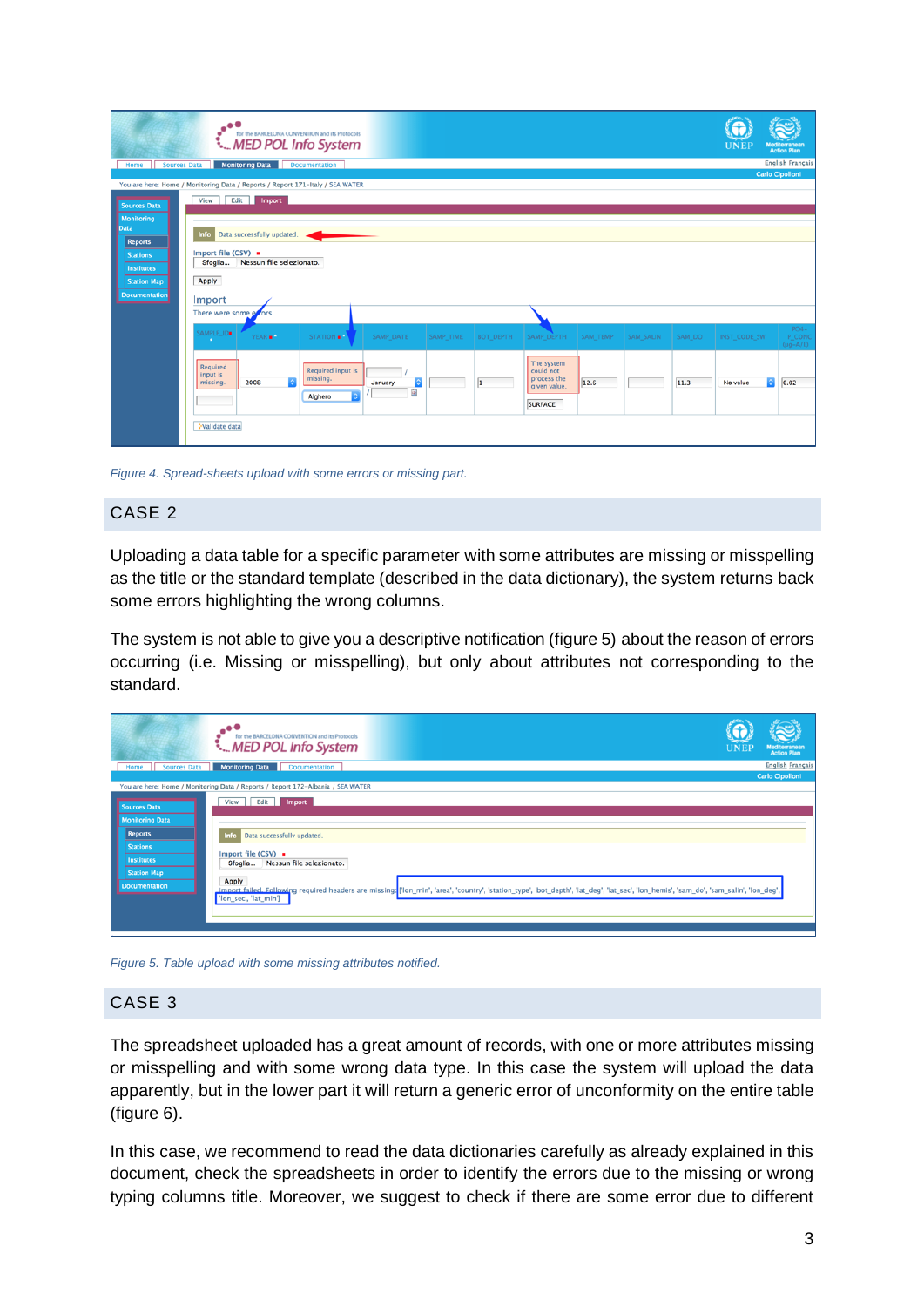format. A typical errors could be incorrect use of data type or use of comma instead of dot for decimal number.

|                        | $00-1$<br>for the BARCELONA CONVENTION and its Protocols<br>MED POL Info System | <b>UNEP</b> | <b>Mediterranean</b><br>Action Plan |
|------------------------|---------------------------------------------------------------------------------|-------------|-------------------------------------|
| Sources Data<br>Home   | <b>Monitoring Data Documentation</b>                                            |             | <b>English Français</b>             |
|                        | You are here: Home / Monitoring Data / Reports / Report 172-Albania / SEA WATER |             | Carlo Cipolloni                     |
| Sources Data           | View Edit Import                                                                |             |                                     |
| <b>Monitoring Data</b> |                                                                                 |             |                                     |
| <b>Reports</b>         | Info<br>Data successfully updated.                                              |             |                                     |
| <b>Stations</b>        | Import file (CSV) $\bullet$                                                     |             |                                     |
| <b>Institutes</b>      | Nessun file selezionato.<br>Sfoglia                                             |             |                                     |
| <b>Station Map</b>     | Anglu                                                                           |             |                                     |
| <b>Documentation</b>   | Import failed. File submitted not compliant                                     |             |                                     |

*Figure 6. The case of generic message of not compliance of spread-sheet provided due to several errors.*

### <span id="page-5-0"></span>**DATA DICTIONARY DESCRIPTION**

In this section will be described all the ten standard templates used in the spread-sheets, in order to explain what type of data are needed and how they has to be inserted.

### <span id="page-5-1"></span>ATMOSPHERIC DRY DEPOSITION

| <b>ATMOSPHERIC DRY DEPOSITION</b> |                |                      |  |
|-----------------------------------|----------------|----------------------|--|
| Parameter                         | Data Type      | <b>Example</b>       |  |
| SAMPLE ID                         | <b>STRING</b>  |                      |  |
| <b>YEAR</b>                       | <b>DATE</b>    | 2018-02-22           |  |
| <b>COUNTRY</b>                    | <b>STRING</b>  |                      |  |
| <b>AREA</b>                       | <b>STRING</b>  |                      |  |
| <b>STATION</b>                    | <b>STRING</b>  |                      |  |
| STATION_ID                        | <b>STRING</b>  |                      |  |
| <b>HEIGHT</b>                     | <b>DECIMAL</b> | 10.22                |  |
| <b>ALTITUDE</b>                   | <b>DECIMAL</b> | 10.22                |  |
| DIST_SHORE                        | <b>DECIMAL</b> | 10.22                |  |
| METEO_DIST                        | <b>DECIMAL</b> | 10.22                |  |
| LAT_DEG                           | <b>INTEGER</b> |                      |  |
| LAT_MIN                           | <b>INTEGER</b> |                      |  |
| LAT_SEC                           | <b>INTEGER</b> |                      |  |
| LON_DEG                           | <b>INTEGER</b> |                      |  |
| LON_MIN                           | <b>INTEGER</b> |                      |  |
| LON_SEC                           | <b>INTEGER</b> |                      |  |
| LON_HEMIS                         | <b>STRING</b>  |                      |  |
| SAMP_START_DATE                   | <b>DATE</b>    | 2018-02-22           |  |
| SAMP_START_HOUR                   | <b>DATE</b>    | 22/02/2018: 01:00:00 |  |
| SAMP_END_DATE                     | <b>DATE</b>    | 2018-02-22           |  |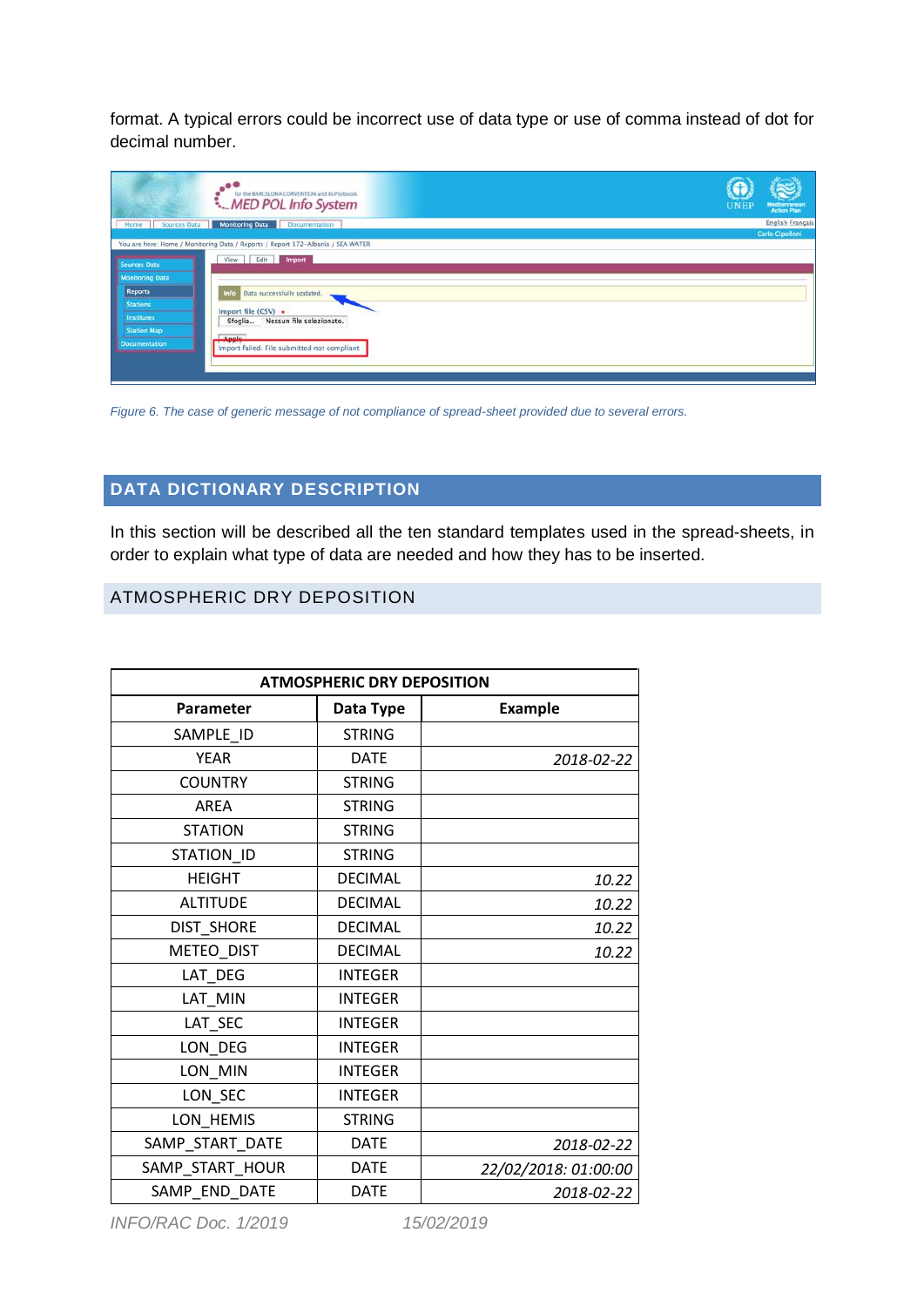| SAMP_END_HOUR   | <b>TIME</b>    | 22/02/2018: 01:00:00 |
|-----------------|----------------|----------------------|
| SAMP_TIME_TOT   | <b>TIME</b>    | 22/02/2018: 01:00:00 |
| AIR VOLUME      | <b>DECIMAL</b> | 10.22                |
| SAMP_INST_CODE  | <b>STRING</b>  |                      |
| INST_CODE_DUST  | <b>STRING</b>  |                      |
| ANALY_DATE_DUST | <b>DATE</b>    | 2018-02-22           |
| ANALY_METH_DUST | <b>DECIMAL</b> | 10.22                |
| DUST CONC       | <b>DECIMAL</b> | 0.0001               |
| DUST_UNIT       | <b>STRING</b>  |                      |
| INST_CODE_TM    | <b>STRING</b>  |                      |
| ANALY_DATE_TM   | <b>DATE</b>    | 2018-02-22           |
| ANALY METH TM   | <b>DECIMAL</b> | 10.22                |
| CD CONC         | <b>DECIMAL</b> | <i>0.0001</i>        |
| CD UNIT         | <b>STRING</b>  |                      |
|                 |                |                      |

### <span id="page-6-0"></span>ATMOSPHERIC WET DEPOSITION

| <b>ATMOSPHERIC WET DEPOSITION</b> |                |                     |  |
|-----------------------------------|----------------|---------------------|--|
| Parameter                         | Data Type      | <b>Example</b>      |  |
| SAMPLE ID                         | <b>STRING</b>  |                     |  |
| <b>YEAR</b>                       | <b>DATE</b>    | 2018-02-22          |  |
| <b>COUNTRY</b>                    | <b>STRING</b>  |                     |  |
| <b>AREA</b>                       | <b>STRING</b>  |                     |  |
| <b>STATION</b>                    | <b>STRING</b>  |                     |  |
| STATION ID                        | <b>STRING</b>  |                     |  |
| <b>HEIGHT</b>                     | <b>DECIMAL</b> | 11.22               |  |
| <b>ALTITUDE</b>                   | <b>DECIMAL</b> | 11.22               |  |
| <b>DIST SHORE</b>                 | <b>DECIMAL</b> | 11.22               |  |
| METEO DIST                        | <b>DECIMAL</b> | 11.22               |  |
| LAT DEG                           | <b>INTEGER</b> |                     |  |
| LAT MIN                           | <b>INTEGER</b> |                     |  |
| LAT_SEC                           | <b>INTEGER</b> |                     |  |
| LON DEG                           | <b>INTEGER</b> |                     |  |
| LON MIN                           | <b>INTEGER</b> |                     |  |
| LON_SEC                           | <b>INTEGER</b> |                     |  |
| LON HEMIS                         | <b>STRING</b>  |                     |  |
| SAMP_START_DATE                   | <b>DATE</b>    | 2018-02-22          |  |
| SAMP_START_HOUR                   | <b>DATE</b>    | 22/02/2018:01:00:00 |  |
| SAMP_END_DATE                     | <b>DATE</b>    | 2018-02-22          |  |
| SAMP_END_HOUR                     | <b>TIME</b>    | 01:00:00            |  |
| SAMP TIME TOT                     | <b>TIME</b>    | 01:00:00            |  |
| PRECIPITATION NG                  | <b>DECIMAL</b> | 0.0001              |  |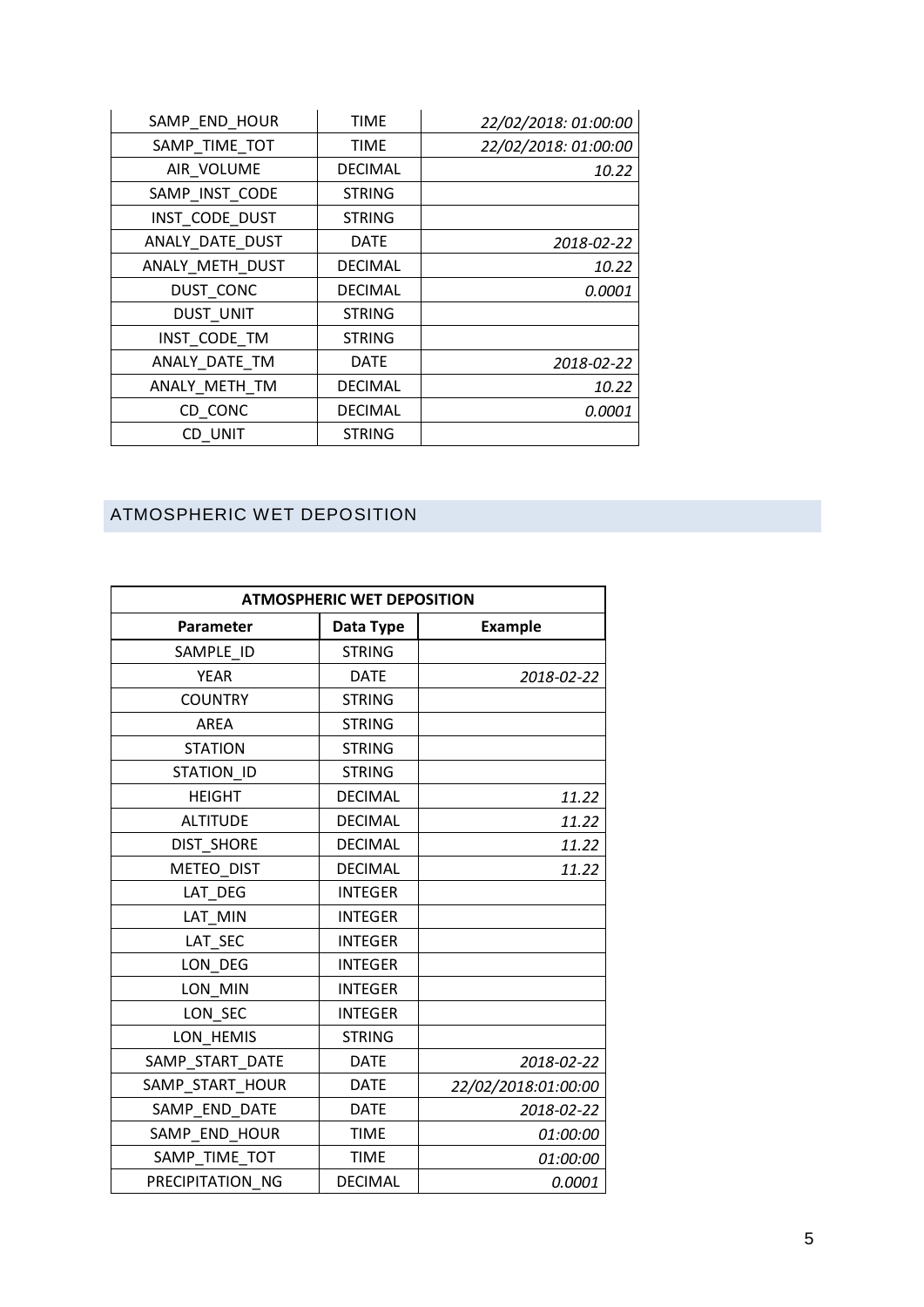| SAMP INST CODE | <b>STRING</b>  |               |
|----------------|----------------|---------------|
| INST CODE TM   | <b>STRING</b>  |               |
| ANALY DATE TM  | <b>DATE</b>    |               |
| ANALY METH TM  | <b>DECIMAL</b> | 11.22         |
| CD CONC        | <b>DECIMAL</b> | <i>0.0001</i> |
| CD UNIT        | <b>STRING</b>  |               |

### <span id="page-7-0"></span>BIOTA -ORGANIC CONTAMINANTS

| <b>BIOTA -ORGANIC CONTAMINANTS</b> |                |                |  |
|------------------------------------|----------------|----------------|--|
| Parameter                          | Data Type      | <b>Example</b> |  |
| SAMPLE ID                          | <b>STRING</b>  |                |  |
| <b>YEAR</b>                        | <b>DATE</b>    | 2018-02-22     |  |
| <b>COUNTRY</b>                     | <b>STRING</b>  |                |  |
| <b>AREA</b>                        | <b>STRING</b>  |                |  |
| <b>STATION</b>                     | <b>STRING</b>  |                |  |
| <b>STATION TYPE</b>                | <b>STRING</b>  |                |  |
| SAMP DATE                          | <b>DATE</b>    | 2018-02-22     |  |
| LON DEG                            | <b>INTEGER</b> |                |  |
| LON MIN                            | <b>INTEGER</b> |                |  |
| LON_SEC                            | <b>INTEGER</b> |                |  |
| LON HEMIS                          | <b>STRING</b>  |                |  |
| LAT_DEG                            | <b>INTEGER</b> |                |  |
| LAT MIN                            | <b>INTEGER</b> |                |  |
| LAT SEC                            | <b>INTEGER</b> |                |  |
| <b>BOT DEPTH</b>                   | <b>DECIMAL</b> | 11.22          |  |
| SAM DEPTH                          | <b>DECIMAL</b> | 11.22          |  |
| SAM_TEMP                           | <b>DECIMAL</b> | 11.22          |  |
| SAM SALIN                          | <b>DECIMAL</b> | 11.22          |  |
| SAM DO                             | <b>DECIMAL</b> | 11.22          |  |
| <b>SPECY</b>                       | <b>STRING</b>  |                |  |
| <b>TISSUE</b>                      | <b>STRING</b>  |                |  |
| SAM NO                             | <b>INTEGER</b> |                |  |
| <b>NS</b>                          | <b>DECIMAL</b> | 11.22          |  |
| LENGTH AVG                         | <b>INTEGER</b> |                |  |
| LENGTH STD                         | <b>DECIMAL</b> | 11.22          |  |
| LENGTH UNIT                        | <b>STRING</b>  |                |  |
| WEIGHT AVG                         | <b>DECIMAL</b> | 11.22          |  |
| <b>WEIGHT STD</b>                  | <b>DECIMAL</b> | 11.22          |  |
| WEIGHT_UNIT                        | <b>STRING</b>  |                |  |
| <b>EOM</b>                         | <b>DECIMAL</b> | 11.22          |  |
| EOM UNIT                           | <b>STRING</b>  |                |  |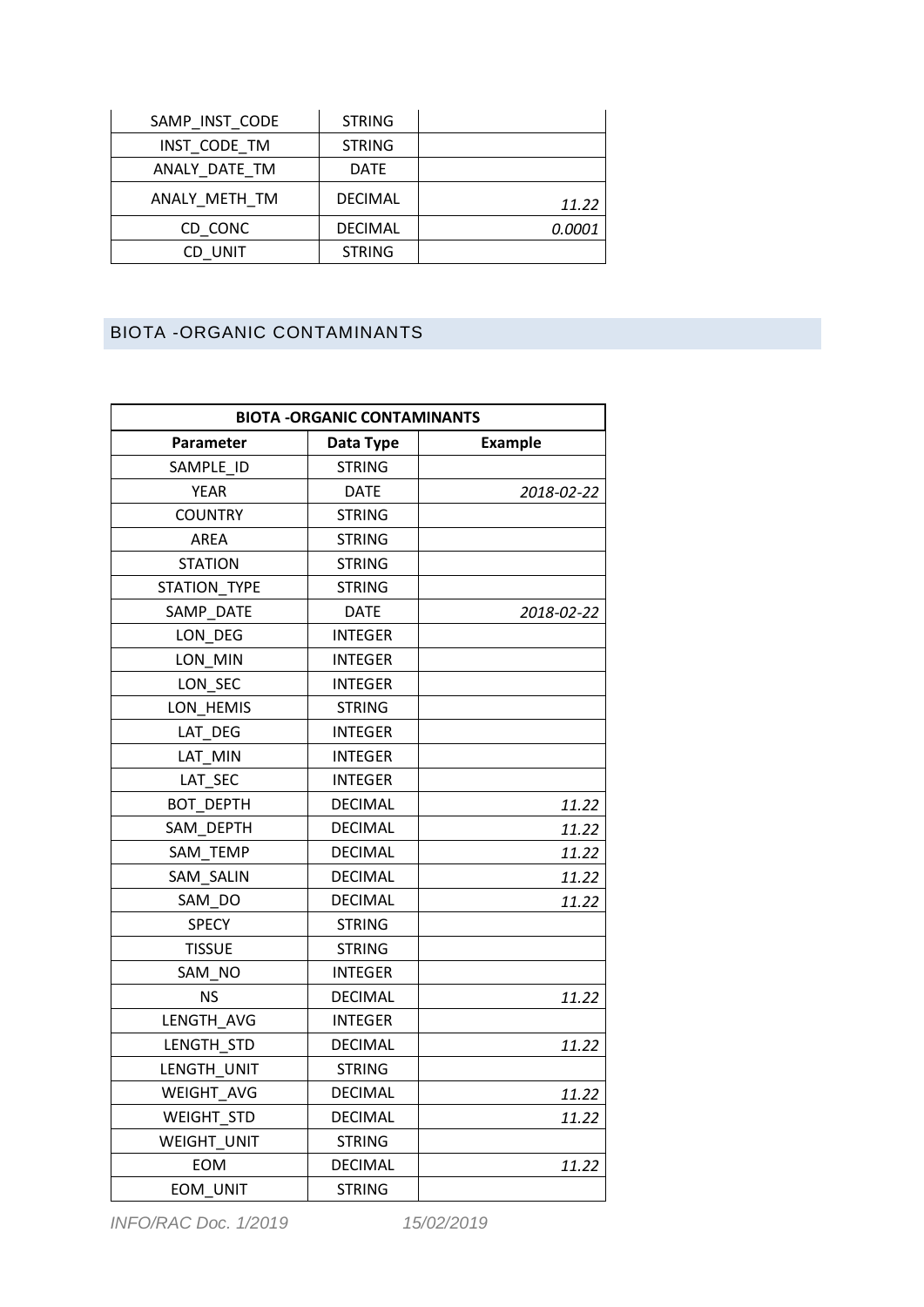| INST_CODE_OC  | <b>STRING</b>  |            |
|---------------|----------------|------------|
| FW DW         | <b>STRING</b>  |            |
| ANAL DATE PAH | <b>DATE</b>    | 2018-02-22 |
| ANAL METH PAH | <b>STRING</b>  |            |
| PAH CONC      | <b>DECIMAL</b> | 0.0001     |
| PAH BDL       | <b>STRING</b>  |            |
| PAH DL        | <b>DECIMAL</b> | 0.0001     |
| PAH_UNIT      | <b>STRING</b>  |            |
| DW/FW         | <b>DECIMAL</b> | 0.0001     |
| <b>SPECY</b>  | <b>STRING</b>  |            |
| <b>TISSUE</b> | <b>STRING</b>  |            |

# <span id="page-8-0"></span>BIOTA -TRACE METALS

| <b>BIOTA -TRACE METALS</b> |                            |                |  |  |
|----------------------------|----------------------------|----------------|--|--|
| <b>Parameter</b>           | <b>Data</b><br><b>Type</b> | <b>Example</b> |  |  |
| SAMPLE ID                  | <b>STRING</b>              |                |  |  |
| <b>YEAR</b>                | <b>DATE</b>                | 2018-02-22     |  |  |
| <b>COUNTRY</b>             | <b>STRING</b>              |                |  |  |
| <b>AREA</b>                | <b>STRING</b>              |                |  |  |
| <b>STATION</b>             | <b>STRING</b>              |                |  |  |
| <b>STATION TYPE</b>        | <b>STRING</b>              |                |  |  |
| SAMP DATE                  | <b>DATE</b>                | 2018-02-22     |  |  |
| LON DEG                    | <b>INTEGER</b>             |                |  |  |
| LON_MIN                    | <b>INTEGER</b>             |                |  |  |
| LON SEC                    | <b>INTEGER</b>             |                |  |  |
| LON_HEMIS                  | <b>STRING</b>              |                |  |  |
| LAT DEG                    | <b>INTEGER</b>             |                |  |  |
| LAT MIN                    | <b>INTEGER</b>             |                |  |  |
| LAT SEC                    | <b>INTEGER</b>             |                |  |  |
| <b>BOT DEPTH</b>           | <b>DECIMAL</b>             | 11.22          |  |  |
| SAM DEPTH                  | <b>DECIMAL</b>             | 11.22          |  |  |
| SAM_TEMP                   | <b>DECIMAL</b>             | 11.22          |  |  |
| SAM_SALIN                  | <b>DECIMAL</b>             | 11.22          |  |  |
| SAM DO                     | <b>DECIMAL</b>             | 11.22          |  |  |
| DO UNIT                    | <b>STRING</b>              |                |  |  |
| <b>STRING</b>              | <b>STRING</b>              |                |  |  |
| <b>TISSUE</b>              | <b>STRING</b>              |                |  |  |
| SAM NO                     | <b>INTEGER</b>             |                |  |  |
| <b>NS</b>                  | <b>DECIMAL</b>             | 11.22          |  |  |
| LENGTH_AVG                 | <b>DECIMAL</b>             | 11.22          |  |  |
| LENGTH STD                 | <b>DECIMAL</b>             | 11.22          |  |  |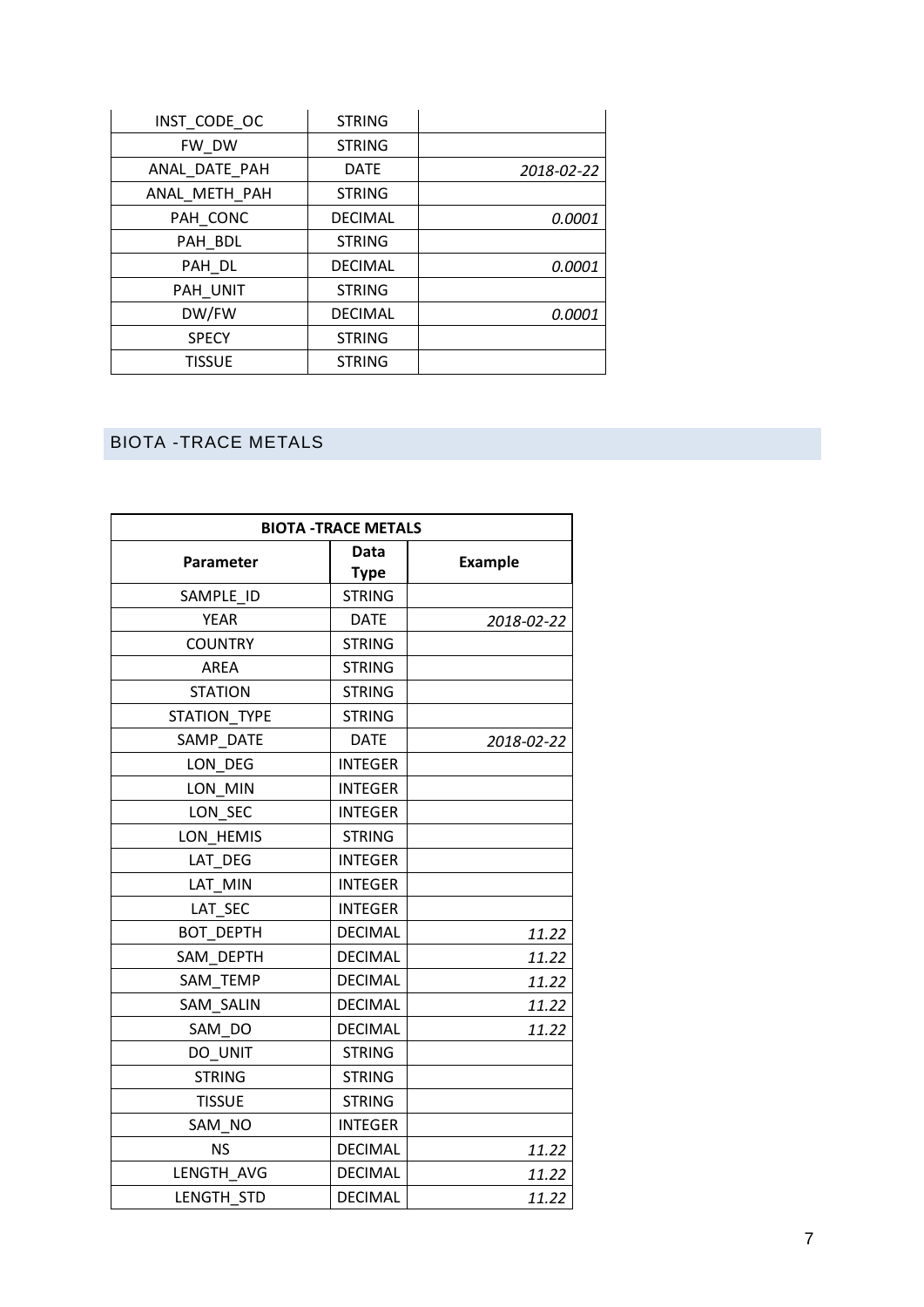| LENGTH UNIT        | <b>STRING</b>  |            |
|--------------------|----------------|------------|
| <b>WEIGHT AVG</b>  | <b>DECIMAL</b> | 11.22      |
| <b>WEIGHT STD</b>  | <b>DECIMAL</b> | 11.22      |
| <b>WEIGHT UNIT</b> | <b>STRING</b>  |            |
| EOM                | <b>DECIMAL</b> | 11.22      |
| EOM UNIT           | <b>STRING</b>  |            |
| DW/FW              | <b>DECIMAL</b> | 11.22      |
| INST CODE TM       | <b>STRING</b>  |            |
| ANALY DATE_TM      | <b>DATE</b>    | 2018-02-22 |
| ANALY METH TM      | <b>STRING</b>  |            |
| FW DW              | <b>STRING</b>  |            |
| AS CONC            | <b>DECIMAL</b> | 0.0001     |
| AS_BDL             | <b>STRING</b>  |            |
| AS DL              | <b>DECIMAL</b> | 0.0001     |
| AS UNIT            | <b>STRING</b>  |            |
| CD CONC            | <b>DECIMAL</b> | 0.0001     |
| CD_BDL             | <b>STRING</b>  |            |
| CD DL              | <b>DECIMAL</b> | 0.0001     |
| CD UNIT            | <b>STRING</b>  |            |
| CR_CONC            | <b>DECIMAL</b> | 0.0001     |
| CR BDL             | <b>STRING</b>  |            |
| CR DL              | <b>DECIMAL</b> | 0.0001     |
| CR UNIT            | <b>STRING</b>  |            |
| CU CONC            | <b>DECIMAL</b> | 0.0001     |
| CU BDL             | <b>STRING</b>  |            |
| CU DL              | <b>DECIMAL</b> | 0.0001     |
| CU UNIT            | <b>STRING</b>  |            |
| HGT CONC           | <b>DECIMAL</b> | 0.0001     |
| HGT BDL            | <b>STRING</b>  |            |
| HGT DL             | <b>DECIMAL</b> | 0.0001     |
| <b>HGT UNIT</b>    | <b>STRING</b>  |            |
| PB CONC            | <b>DECIMAL</b> | 0.0001     |
| PB BDL             | <b>STRING</b>  |            |
| PB DL              | <b>DECIMAL</b> | 0.0001     |
| PB UNIT            | <b>STRING</b>  |            |
| ZN CONC            | <b>DECIMAL</b> | 0.0001     |
| ZN BDL             | <b>STRING</b>  |            |
| ZN DL              | <b>DECIMAL</b> | 0.0001     |
| ZN UNIT            | <b>STRING</b>  |            |
| FE CONC            | <b>DECIMAL</b> | 0.0001     |
| FE BDL             | <b>STRING</b>  |            |
| FE DL              | <b>DECIMAL</b> | 0.0001     |
| FE UNIT            | <b>STRING</b>  |            |
| NI CONC            | <b>DECIMAL</b> | 0.0001     |
| NI BDL             | <b>STRING</b>  |            |

*INFO/RAC Doc. 1/2019 15/02/2019*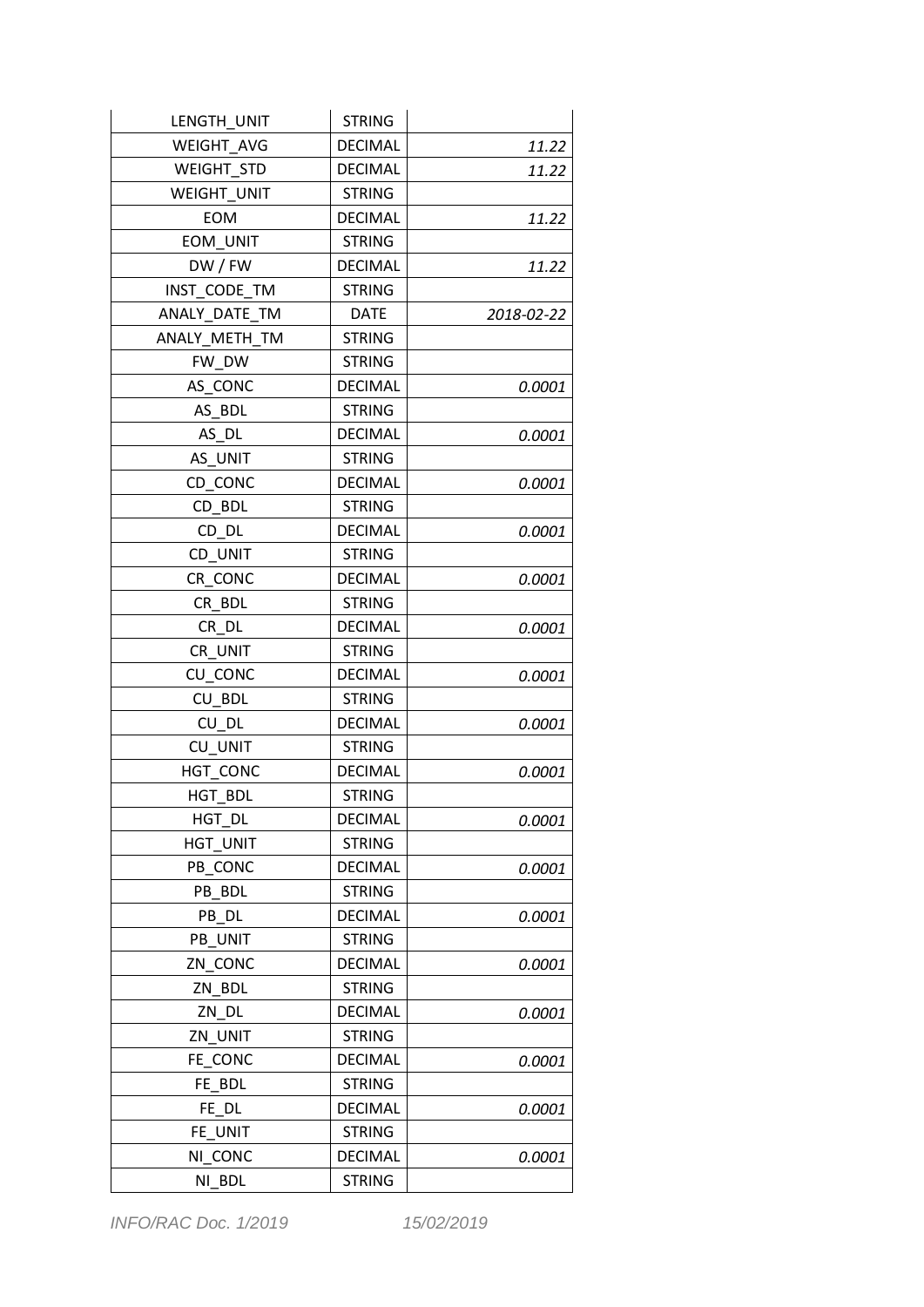| ΝI         | DECIMAL       | <i>0.0001</i> |
|------------|---------------|---------------|
| UNIT<br>ΝI | <b>STRING</b> |               |

### <span id="page-10-0"></span>CERTIFIED REFERENCE MATERIAL

| <b>CERTIFIED REFERENCE MATERIAL</b> |                |                |
|-------------------------------------|----------------|----------------|
| Parameter                           | Data Type      | <b>Example</b> |
| SAMPLE ID                           | <b>STRING</b>  |                |
| YEAR                                | <b>DATE</b>    | 2018-02-22     |
| <b>COUNTRY</b>                      | <b>STRING</b>  |                |
| INST_CODE TM BIO                    | <b>STRING</b>  |                |
| CRM_BIO_TM_CD                       | <b>DECIMAL</b> | 11.22          |
| CRM_BIO_CD_VALUE                    | <b>DECIMAL</b> | 11.22          |
| CRM_BIO_CD_SAMP NO                  | <b>DECIMAL</b> | 11.22          |
| CRM_BIO_CD_CONC                     | <b>DECIMAL</b> | 11.22          |
| CRM BIO CD UNIT                     | <b>STRING</b>  |                |
| ANALY DATE CD BIO                   | <b>DATE</b>    | 2018-02-22     |
| ANALY_METH_CD_BIO                   | <b>STRING</b>  |                |
| CRM BIO TM HGT                      | <b>STRING</b>  |                |
| CRM BIO HGT VALUE                   | <b>DECIMAL</b> | 11.22          |
| CRM BIO HGT SAMP NO                 | <b>DECIMAL</b> | 11.22          |
| CRM BIO HGT CONC                    | <b>DECIMAL</b> | 11.22          |
| CRM BIO HGT UNIT                    | <b>STRING</b>  |                |
| ANALY_DATE_HGT_BIO                  | <b>DATE</b>    | 2018-02-22     |
| ANALY METH HGT BIO                  | <b>STRING</b>  |                |
| INST CODE TM SED                    | <b>STRING</b>  |                |
| CRM_SED_TM_CD                       | <b>STRING</b>  |                |
| CRM SED CD VALUE                    | <b>DECIMAL</b> | 11.22          |
| CRM_SED_CD_SAMP NO                  | <b>INTEGER</b> |                |
| CRM SED CD CONC                     | <b>DECIMAL</b> | 0.0001         |
| CRM SED CD UNIT                     | <b>STRING</b>  |                |
| ANALY_DATE_CD_SED                   | <b>DATE</b>    | 2018-02-22     |
| ANALY_METH_CD_SED                   | <b>STRING</b>  |                |
| CRM SED TM HGT                      | <b>STRING</b>  |                |
| CRM SED HGT VALUE                   | DECIMAL        | 0.0001         |
| CRM SED HGT SAMP NO                 | <b>INTEGER</b> |                |
| CRM SED HGT CONC                    | <b>DECIMAL</b> | 0.0001         |
| CRM SED HGT UNIT                    | <b>STRING</b>  |                |
| ANALY DATE HGT SED                  | <b>DATE</b>    |                |
| ANALY METH_HGT_SED                  | <b>STRING</b>  |                |
| INST_CODE_OC_BIO                    | <b>STRING</b>  |                |
| CRM_BIO_OC_HH                       | <b>DECIMAL</b> | 0.0001         |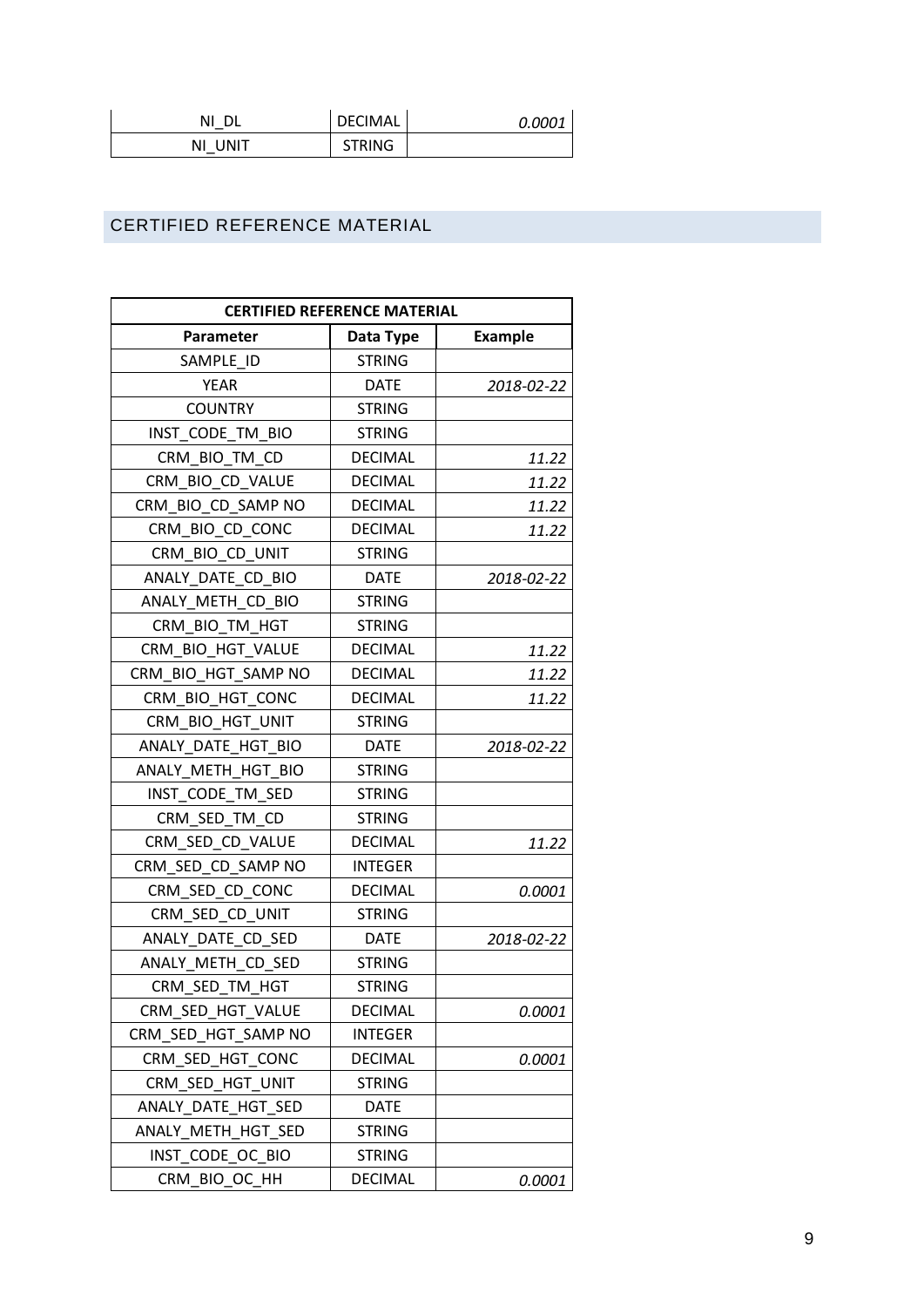| CRM_BIO_HH_VALUE    | <b>DECIMAL</b> | 0.0001     |
|---------------------|----------------|------------|
| CRM_BIO_HH_SAMP NO  | <b>INTEGER</b> |            |
| CRM BIO HH CONC     | <b>DECIMAL</b> | 0.0001     |
| CRM BIO HH UNIT     | <b>STRING</b>  |            |
| ANALY DATE HH BIO   | <b>DATE</b>    | 2018-02-22 |
| ANALY METH HH BIO   | <b>STRING</b>  |            |
| CRM BIO OC PAH      | <b>DECIMAL</b> | 0.0001     |
| CRM BIO PAH VALUE   | <b>DECIMAL</b> | 0.0001     |
| CRM_BIO_PAH_SAMP NO | <b>INTEGER</b> |            |
| CRM BIO PAH CONC    | <b>DECIMAL</b> | 0.0001     |
| CRM_BIO_PAH_UNIT    | <b>STRING</b>  |            |
| ANALY DATE PAH BIO  | <b>DATE</b>    |            |
| ANALY METH PAH BIO  | <b>STRING</b>  |            |
| INST CODE OC SED    | <b>STRING</b>  |            |
| CRM SED OC HH       | <b>DECIMAL</b> | 0.0001     |
| CRM SED HH VALUE    | <b>DECIMAL</b> | 0.0001     |
| CRM SED HH SAMP NO  | <b>INTEGER</b> |            |
| CRM SED HH CONC     | <b>DECIMAL</b> | 0.0001     |
| CRM SED HH UNIT     | <b>STRING</b>  |            |
| ANALY DATE HH SED   | <b>DECIMAL</b> | 0.0001     |
| ANALY METH HH SED   | <b>DECIMAL</b> | 0.0001     |
| CRM_SED_OC_PAH      | <b>DECIMAL</b> | 0.0001     |
| CRM_SED_PAH_VALUE   | <b>DECIMAL</b> | 0.0001     |
| CRM_SED_PAH_SAMP NO | <b>DECIMAL</b> | 0.0001     |
| CRM SED PAH CONC    | <b>DECIMAL</b> | 0.0001     |
| CRM_SED_PAH_UNIT    | <b>STRING</b>  |            |
| ANALY DATE PAH SED  | <b>DECIMAL</b> | 0.0001     |
| ANALY METH PAH SED  | <b>STRING</b>  |            |

## <span id="page-11-0"></span>LOADS

| <b>LOADS</b>   |                |                |
|----------------|----------------|----------------|
| Parameter      | Data Type      | <b>Example</b> |
| SAMPLE ID      | <b>STRING</b>  |                |
| <b>YEAR</b>    | <b>DATE</b>    | 2018-02-22     |
| <b>COUNTRY</b> | <b>STRING</b>  |                |
| <b>AREA</b>    | <b>STRING</b>  |                |
| <b>STATION</b> | <b>STRING</b>  |                |
| STATION TYPE   | <b>STRING</b>  |                |
| SAMP PH        | <b>DECIMAL</b> | 11.22          |
| SOURCE TYPE    | <b>STRING</b>  |                |
| SAMP DATE      | <b>DATE</b>    | 2018-02-22     |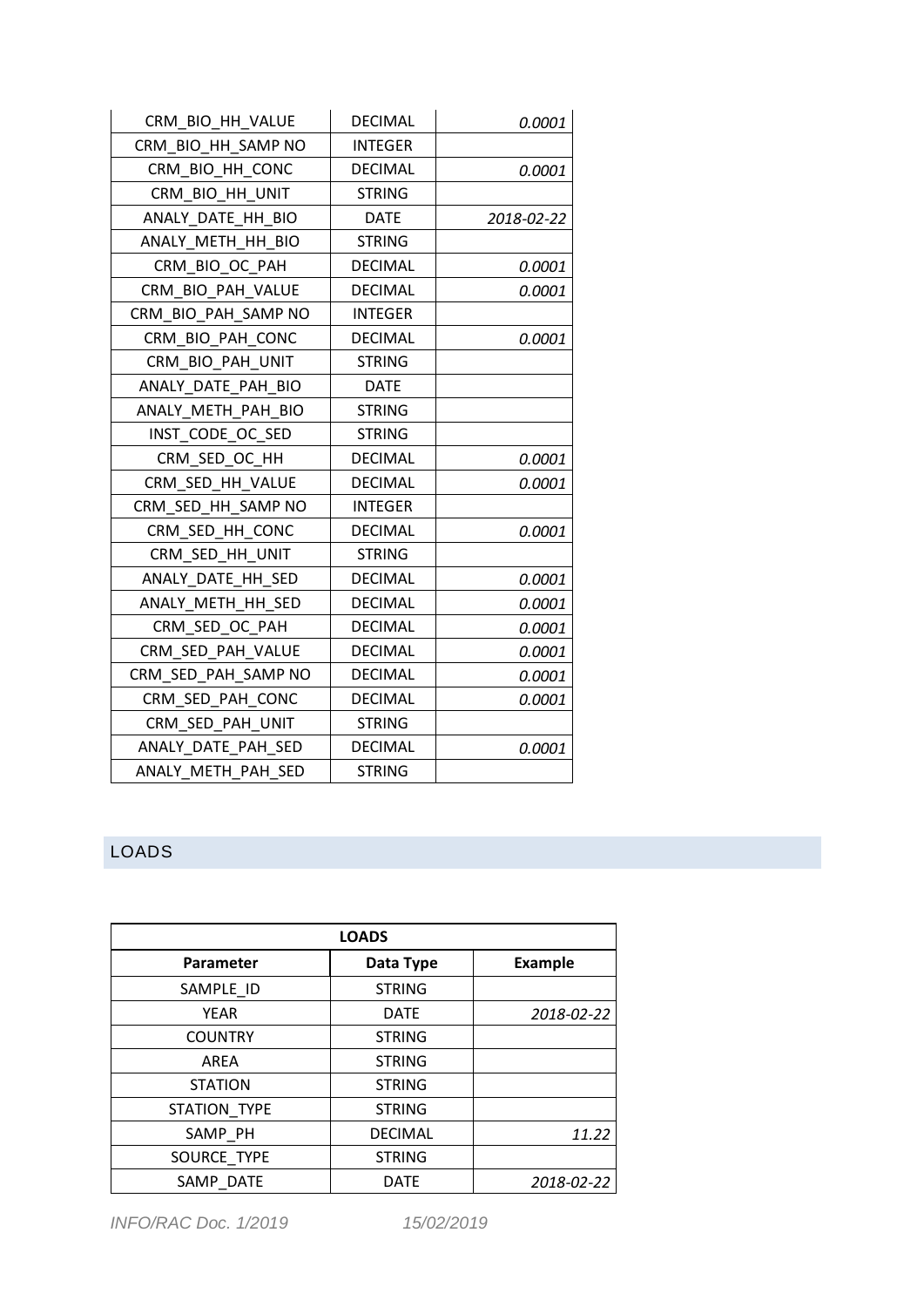| SAMP_TIME      | <b>TIME</b>    |            |
|----------------|----------------|------------|
| LON_DEG        | <b>INTEGER</b> |            |
| LON MIN        | <b>INTEGER</b> |            |
| LON_SEC        | <b>INTEGER</b> |            |
| LON HEMIS      | <b>STRING</b>  |            |
| LAT DEG        | <b>INTEGER</b> |            |
| LAT_MIN        | <b>INTEGER</b> |            |
| LAT_SEC        | <b>INTEGER</b> |            |
| SAMP DEPTH     | <b>DECIMAL</b> | 11.22      |
| SAMP_TEMP      | <b>DECIMAL</b> | 11.22      |
| SAMP_DO        | <b>DECIMAL</b> | 11.22      |
| DO UNIT        | <b>STRING</b>  |            |
| DISCHARGE MIN  | <b>DECIMAL</b> | 11.22      |
| DISCHARGE_AVE  | <b>DECIMAL</b> | 11.22      |
| DISCHARGE MAX  | <b>DECIMAL</b> | 11.22      |
| DISCHARGE UNIT | <b>STRING</b>  |            |
| INST CODE TM   | <b>STRING</b>  |            |
| ANALY DATE TM  | <b>DATE</b>    | 2018-02-22 |
| ANALY METH TM  | <b>STRING</b>  |            |
| CD_CONC        | <b>DECIMAL</b> | 0.0001     |
| CD BDL         | <b>STRING</b>  |            |
| CD DL          | <b>DECIMAL</b> | 11.22      |
| CD UNIT        | <b>STRING</b>  |            |
| CR CONC        | <b>DECIMAL</b> | 0.0001     |
| CR BDL         | <b>STRING</b>  |            |
| CR DL          | <b>DECIMAL</b> | 11.22      |
| CR UNIT        | <b>STRING</b>  |            |
| CU CONC        | <b>DECIMAL</b> | 0.0001     |
| CU BDL         | <b>STRING</b>  |            |
| CU_DL          | <b>DECIMAL</b> | 11.22      |
| CU UNIT        | <b>STRING</b>  |            |
| HG CONC        | <b>DECIMAL</b> | 0.0001     |
| HG BDL         | <b>STRING</b>  |            |
| HG DL          | <b>DECIMAL</b> | 11.22      |
| HG UNIT        | <b>STRING</b>  |            |
| NI CONC        | <b>DECIMAL</b> | 0.0001     |
| NI BDL         | <b>STRING</b>  |            |
| NI DL          | <b>DECIMAL</b> | 11.22      |
| NI UNIT        | <b>STRING</b>  |            |
| PB CONC        | <b>DECIMAL</b> | 11.22      |
| PB BDL         | <b>STRING</b>  |            |
| PB DL          | <b>DECIMAL</b> | 11.22      |
| PB_UNIT        | <b>STRING</b>  |            |
| ZN CONC        | <b>DECIMAL</b> | 11.22      |
| ZN BDL         | <b>STRING</b>  |            |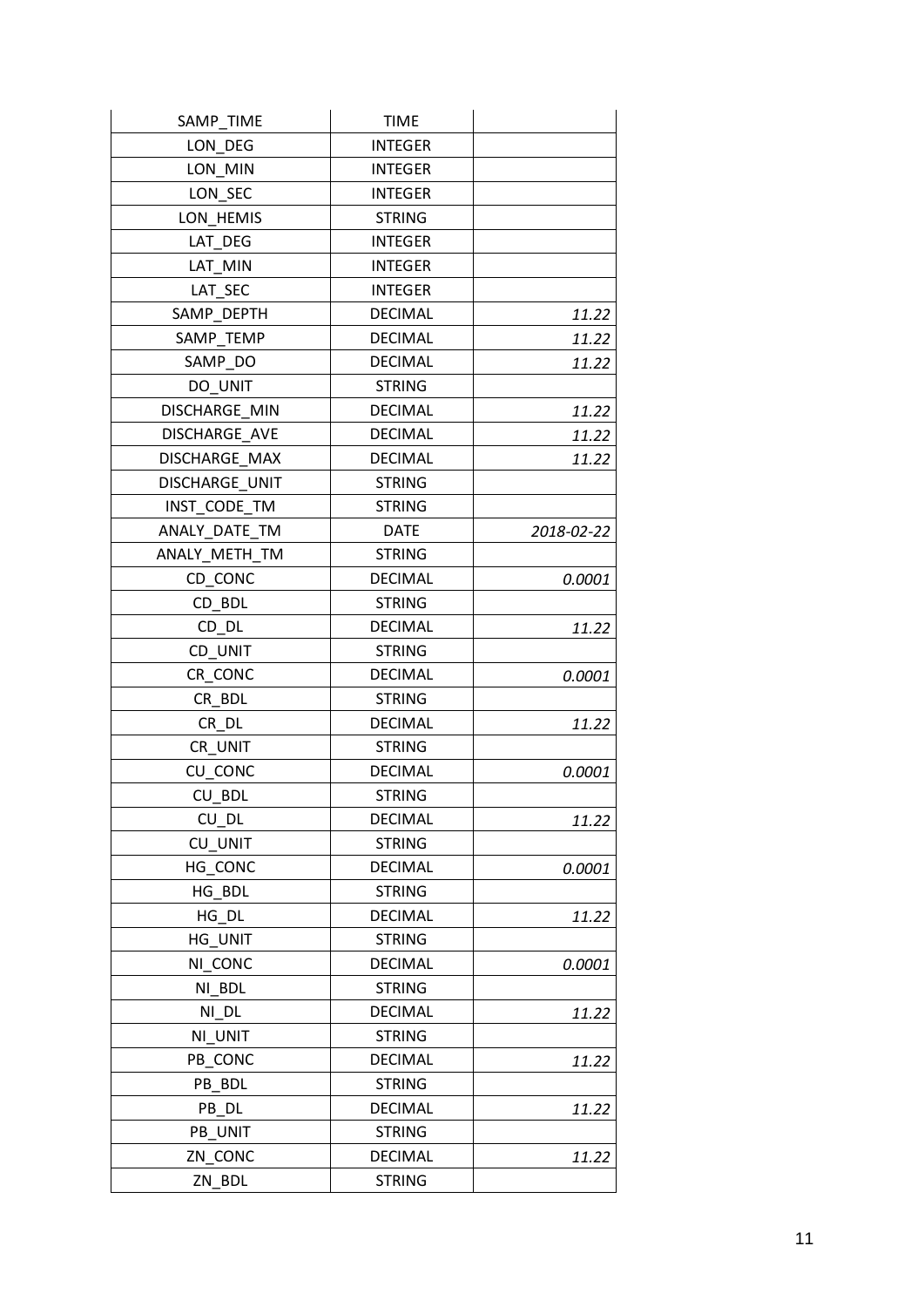<span id="page-13-0"></span>

| ZN DL           | <b>DECIMAL</b> | 11.22      |
|-----------------|----------------|------------|
| ZN UNIT         | <b>STRING</b>  |            |
| INST CODE OC    | <b>STRING</b>  |            |
| ANALY DATE PAH  | DATE           | 2018-02-22 |
| ANALY METH PAH  | <b>STRING</b>  |            |
| PAH CONC        | <b>DECIMAL</b> | 0.0001     |
| PAH BDL         | <b>STRING</b>  |            |
| PAH DL          | <b>DECIMAL</b> | 11.22      |
| PAH UNIT        | <b>STRING</b>  |            |
| ANALY DATE HH   | <b>DATE</b>    | 2018-02-22 |
| ANALY METH HH   | <b>STRING</b>  |            |
| HH CONC         | <b>DECIMAL</b> | 0.0001     |
| HH BDL          | <b>STRING</b>  |            |
| HH DL           | <b>DECIMAL</b> | 0.0001     |
| HH UNIT         | <b>STRING</b>  |            |
| <b>BOD CONC</b> | <b>DECIMAL</b> | 0.0001     |
| <b>BOD_UNIT</b> | <b>STRING</b>  |            |
| COD_CONC        | <b>DECIMAL</b> | 0.0001     |
| COD UNIT        | <b>STRING</b>  |            |
| PO4-P CONC      | <b>DECIMAL</b> | 0.0001     |
| PO4-P UNIT      | <b>STRING</b>  |            |
| TP CONC         | <b>DECIMAL</b> | 0.0001     |
| TP UNIT         | <b>STRING</b>  |            |
| NH3-N_CONC      | <b>DECIMAL</b> | 0.0001     |
| NH3-N UNIT      | <b>STRING</b>  |            |
| NH4-N CONC      | <b>DECIMAL</b> | 0.0001     |
| NH4-N UNIT      | <b>STRING</b>  |            |
| NO2-N CONC      | <b>DECIMAL</b> | 0.0001     |
| NO2-N UNIT      | <b>STRING</b>  |            |
| NO3-N CONC      | <b>DECIMAL</b> | 0.0001     |
| NO3-N UNIT      | <b>STRING</b>  |            |
| TN CONC         | <b>DECIMAL</b> | 0.0001     |
| TN UNIT         | <b>STRING</b>  |            |
| SIO4 CONC       | <b>DECIMAL</b> | 0.0001     |
| SIO4 UNIT       | <b>STRING</b>  |            |
| TSS CONC        | <b>DECIMAL</b> | 0.0001     |
| TSS UNIT        | <b>STRING</b>  |            |
| FC              | <b>DECIMAL</b> | 0.0001     |
| FC UNIT         | <b>STRING</b>  |            |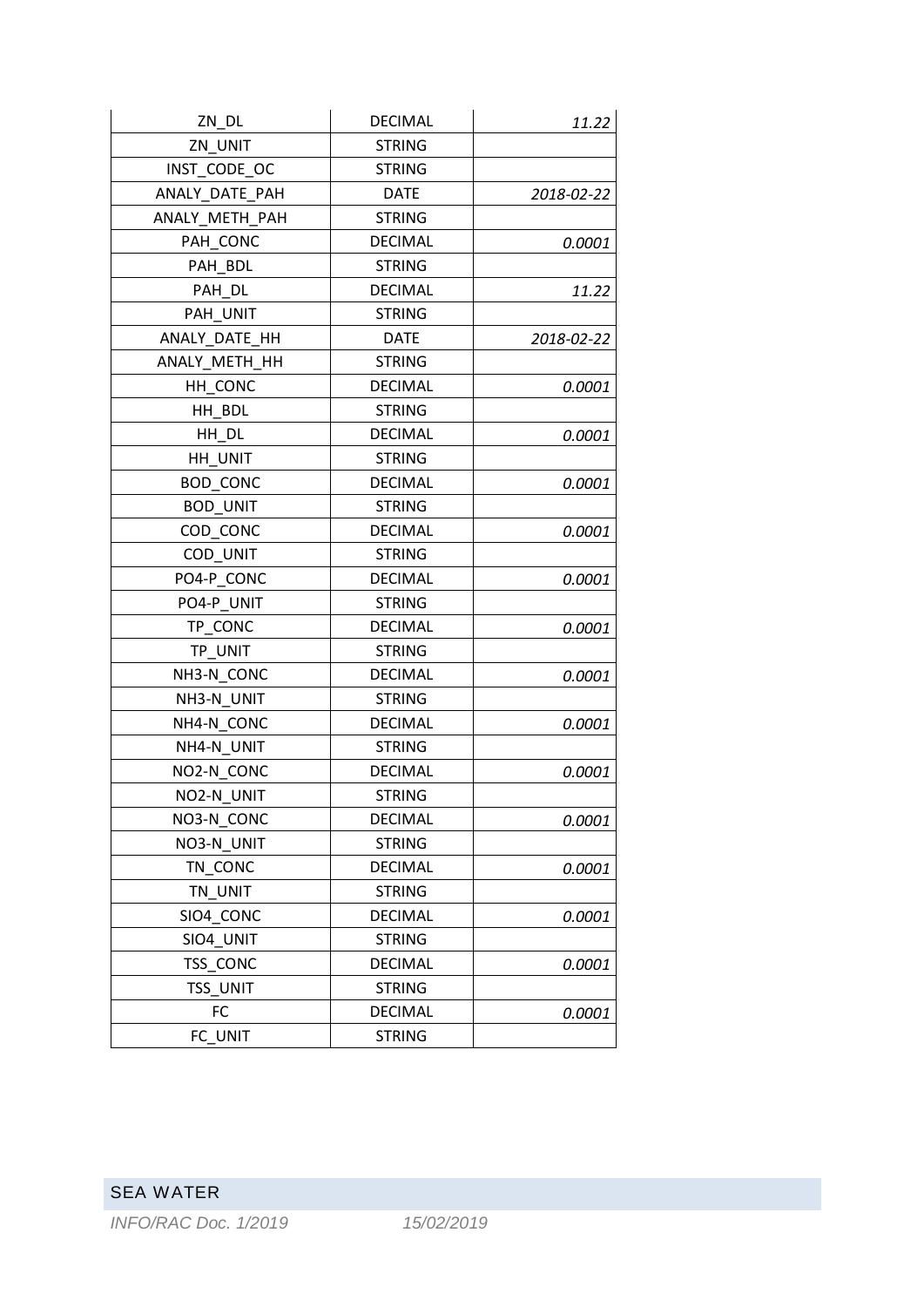| <b>SEA WATER</b>    |                |                |
|---------------------|----------------|----------------|
| <b>Parameter</b>    | Data Type      | <b>Example</b> |
| SAMPLE ID           | <b>STRING</b>  |                |
| <b>YEAR</b>         | <b>DATE</b>    | 2018-02-22     |
| <b>COUNTRY</b>      | <b>STRING</b>  |                |
| <b>AREA</b>         | <b>STRING</b>  |                |
| <b>STATION</b>      | <b>STRING</b>  |                |
| <b>STATION TYPE</b> | <b>STRING</b>  |                |
| SAMP DATE           | <b>DATE</b>    | 2018-02-22     |
| SAMP TIME           | <b>TIME</b>    |                |
| LON DEG             | <b>INTEGER</b> |                |
| LON MIN             | <b>INTEGER</b> |                |
| LON_SEC             | <b>INTEGER</b> |                |
| LON HEMIS           | <b>STRING</b>  |                |
| LAT DEG             | <b>INTEGER</b> |                |
| LAT MIN             | <b>INTEGER</b> |                |
| LAT SEC             | <b>INTEGER</b> |                |
| <b>BOT DEPTH</b>    | <b>DECIMAL</b> | 11.22          |
| SAMP_DEPTH          | <b>DECIMAL</b> | 11.22          |
| SAM_TEMP            | <b>DECIMAL</b> | 11.22          |
| SAM SALIN           | <b>DECIMAL</b> | 11.22          |
| SAM DO              | <b>DECIMAL</b> | 11.22          |
| INST CODE SW        | <b>STRING</b>  |                |
| PO4-P CONC          | <b>DECIMAL</b> | 0.0001         |
| PO4-P UNIT          | <b>STRING</b>  |                |
| TP CONC             | <b>DECIMAL</b> | 0.0001         |
| TP UNIT             | <b>STRING</b>  |                |
| NH4-N CONC          | <b>DECIMAL</b> | 0.0001         |
| NH4-N_UNIT          | <b>STRING</b>  |                |
| NO2-N CONC          | <b>DECIMAL</b> | 0.0001         |
| NO2-N UNIT          | <b>STRING</b>  |                |
| NO3-N CONC          | <b>DECIMAL</b> | 0.0001         |
| NO3-N UNIT          | <b>STRING</b>  |                |
| NO3-2-N CONC        | <b>DECIMAL</b> | 0.0001         |
| NO3-2-N UNIT        | <b>STRING</b>  |                |
| TN CONC             | <b>DECIMAL</b> | 0.0001         |
| TN UNIT             | <b>STRING</b>  |                |
| SIO4 CONC           | <b>DECIMAL</b> | 0.0001         |
| SIO4 UNIT           | <b>STRING</b>  |                |
| CHL-A CONC          | <b>DECIMAL</b> | 0.0001         |
| CHL-A UNIT          | <b>STRING</b>  |                |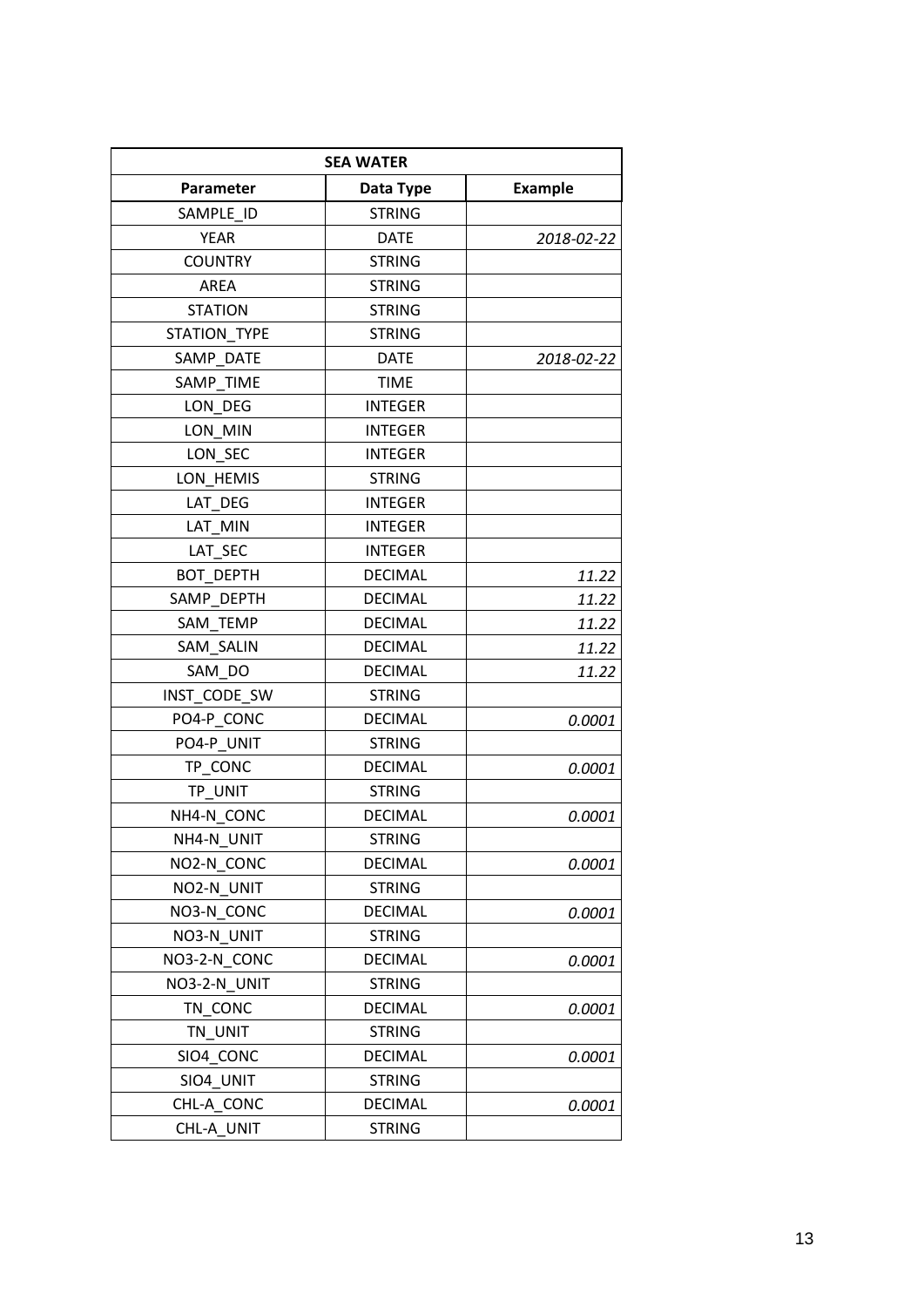### <span id="page-15-0"></span>SEDIMENT -ORGANIC CONTAMINANTS

| SEDIMENT - ORGANIC CONTAMINANTS |                |                |
|---------------------------------|----------------|----------------|
| Parameter                       | Data Type      | <b>Example</b> |
| SAMPLE ID                       | <b>STRING</b>  |                |
| <b>YEAR</b>                     | <b>DATE</b>    | 2018-02-22     |
| <b>COUNTRY</b>                  | <b>STRING</b>  |                |
| AREA                            | <b>STRING</b>  |                |
| <b>STATION</b>                  | <b>STRING</b>  |                |
| <b>STATION TYPE</b>             | <b>STRING</b>  |                |
| SAMP NO                         | <b>INTEGER</b> |                |
| SAMP DATE                       | <b>DATE</b>    | 2018-02-22     |
| LON DEG                         | <b>INTEGER</b> |                |
| LON MIN                         | <b>INTEGER</b> |                |
| LON_SEC                         | <b>INTEGER</b> |                |
| LON HEMIS                       | <b>STRING</b>  |                |
| LAT DEG                         | <b>INTEGER</b> |                |
| LAT MIN                         | <b>INTEGER</b> |                |
| LAT SEC                         | <b>INTEGER</b> |                |
| BOT DEPTH                       | <b>DECIMAL</b> | 11.22          |
| <b>BOT TEMP</b>                 | <b>DECIMAL</b> | 11.22          |
| <b>BOT_SALIN</b>                | <b>DECIMAL</b> | 11.22          |
| BOT_DO                          | <b>DECIMAL</b> | 11.22          |
| DO UNIT                         | <b>STRING</b>  |                |
| SAMP LAYER                      | <b>INTEGER</b> |                |
| SAMP FRAC                       | <b>DECIMAL</b> | 11.22          |
| DW/WW                           | <b>DECIMAL</b> | 11.22          |
| INST_CODE_OC                    | <b>STRING</b>  |                |
| WW DW                           | <b>STRING</b>  |                |
| ANALY DATE PAH                  | <b>DATE</b>    | 2018-02-22     |
| ANALY_METH_PAH                  | <b>STRING</b>  |                |
| PAH CONC                        | <b>DECIMAL</b> | 0.0001         |
| PAH BDL                         | <b>STRING</b>  |                |
| PAH DL                          | DECIMAL        | 0.0001         |
| PAH_UNIT                        | <b>STRING</b>  |                |
| ANALY DATE HH                   | <b>DATE</b>    | 2018-02-22     |
| ANALY METH HH                   | <b>STRING</b>  |                |
| HH CONC                         | <b>DECIMAL</b> | 0.0001         |
| HH BDL                          | <b>STRING</b>  |                |
| HH_DL                           | <b>DECIMAL</b> | 0.0001         |
| HH UNIT                         | <b>STRING</b>  |                |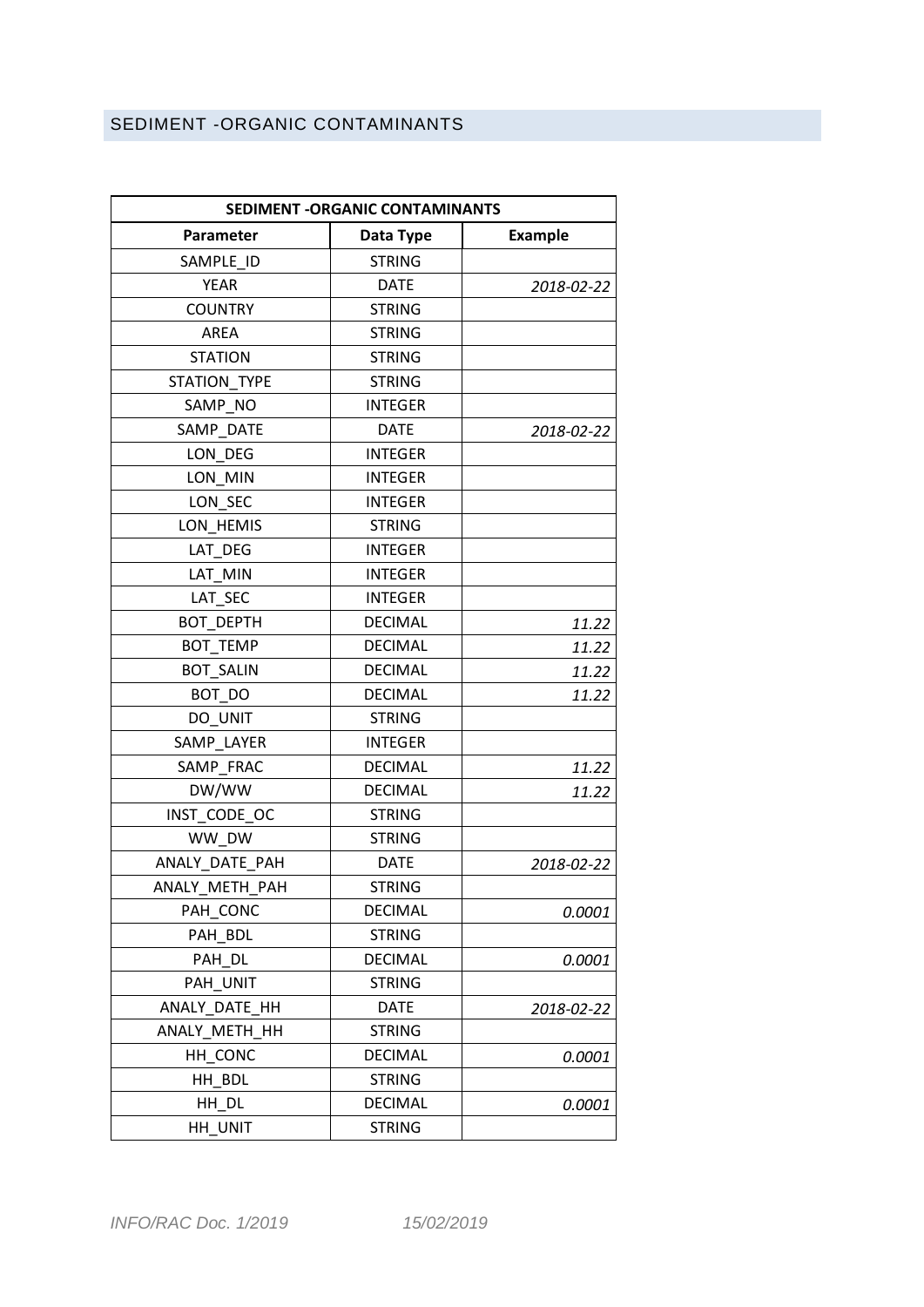# <span id="page-16-0"></span>SEDIMENT -TRACE METALS

| <b>SEDIMENT -TRACE METALS</b> |                |                |
|-------------------------------|----------------|----------------|
| Parameter                     | Data Type      | <b>Example</b> |
| SAMPLE ID                     | <b>STRING</b>  |                |
| <b>YEAR</b>                   | <b>DATE</b>    | 2018-02-22     |
| <b>COUNTRY</b>                | <b>STRING</b>  |                |
| AREA                          | <b>STRING</b>  |                |
| <b>STATION</b>                | <b>STRING</b>  |                |
| <b>STATION TYPE</b>           | <b>STRING</b>  |                |
| SAMP_NO                       | <b>INTEGER</b> |                |
| SAMP_DATE                     | <b>DATE</b>    | 2018-02-22     |
| LON DEG                       | <b>INTEGER</b> |                |
| LON MIN                       | <b>INTEGER</b> |                |
| LON_SEC                       | <b>INTEGER</b> |                |
| LON HEMIS                     | <b>STRING</b>  |                |
| LAT DEG                       | <b>INTEGER</b> |                |
| LAT MIN                       | <b>INTEGER</b> |                |
| LAT SEC                       | <b>INTEGER</b> |                |
| LAT HEMIS                     | <b>STRING</b>  |                |
| <b>BOT DEPTH</b>              | <b>DECIMAL</b> | 11.22          |
| <b>BOT TEMP</b>               | <b>DECIMAL</b> | 11.22          |
| <b>BOT SALIN</b>              | <b>DECIMAL</b> | 11.22          |
| BOT DO                        | <b>DECIMAL</b> | 11.22          |
| SAMP LAYER                    | <b>INTEGER</b> |                |
| SAMP FRAC                     | <b>DECIMAL</b> | 11.22          |
| DW/WW                         | <b>DECIMAL</b> | 11.22          |
| INST CODE TM                  | <b>STRING</b>  |                |
| ANALY DATE TM                 | <b>DATE</b>    | 2018-02-22     |
| ANALY_METH_TM                 | <b>STRING</b>  |                |
| WW_DW                         | <b>STRING</b>  |                |
| AS_CONC                       | <b>DECIMAL</b> | 0.0001         |
| AS BDL                        | <b>STRING</b>  |                |
| AS DL                         | <b>DECIMAL</b> | 0.0001         |
| AS UNIT                       | <b>STRING</b>  |                |
| CD CONC                       | <b>DECIMAL</b> | 0.0001         |
| CD BDL                        | <b>STRING</b>  |                |
| CD DL                         | <b>DECIMAL</b> | 0.0001         |
| CD_UNIT                       | <b>STRING</b>  |                |
| CR CONC                       | <b>DECIMAL</b> | 0.0001         |
| CR_BDL                        | <b>STRING</b>  |                |
| CR DL                         | <b>DECIMAL</b> | 0.0001         |
| CR UNIT                       | <b>STRING</b>  |                |
| CU_CONC                       | <b>DECIMAL</b> | 0.0001         |